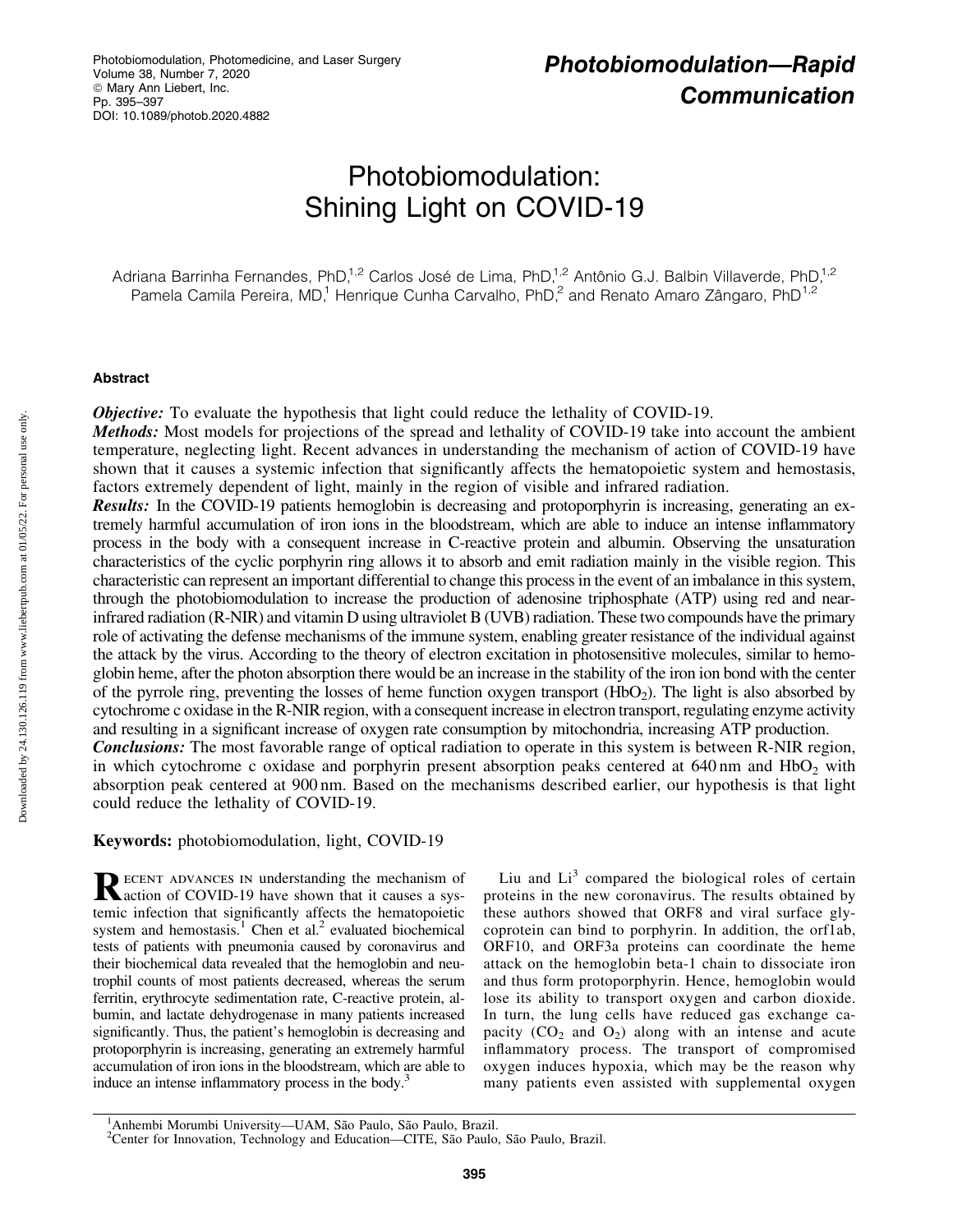therapy do not present a favorable evolution of their clinical condition.

The unsaturation characteristics of the cyclic porphyrin ring allow it to absorb and emit radiation mainly in the visible region. This characteristic can represent an important differential to change this process in the event of an imbalance in this system, through the absorption of light to produce therapy, or to assess its dynamics, through the emission of light, allowing a diagnosis to be made.

The theory of electron excitation in photosensitive molecules<sup>4</sup> and observed characteristics of the hemoglobin heme molecule after the absorption of a photon indicate that the electrons attached to the heme molecule are excited, altering the distribution of its electronic density and facilitating the transfer of electrons.<sup>5</sup> This would increase the stability of the iron ion bond with the center of the pyrrolic ring, preventing the heme from losing its oxygen transport function. In parallel, light is also absorbed by cytochrome c oxidase in the red and near-infrared radiation (R-NIR) region, with a consequent increase in electron transport, regulating enzyme activity and resulting in a significant increase in the rate of  $oxygen$  consumption in tissue mitochondria, $o$  increasing adenosine triphosphate (ATP) production by this process.

Vitamin D absorbs UVB radiation at wavelengths between 290 and 315 nm and this process is essential for this activation. Vitamin D increases innate cellular immunity, partially by inducing antimicrobial peptides, including human cathelicidin LL-37, from 1,25-dihydroxyvitamin  $D^{7,8}$ and defensins.<sup>9</sup> Cathelicidins present antimicrobial activity against a wide spectrum of microorganisms, including Gram-positive and Gram-negative bacteria, virus and fungi.<sup>10</sup> Grant et al.<sup>11</sup> presented evidence that vitamin D supplementation could reduce risk of deaths and COVID-19 infections. Study employed global data discovered a strong correlation between vitamin D deficiency and COVID-19 mortality rates.<sup>12</sup> These two compounds, ATP and vitamin D, have the primary role of activating the defense mechanisms of the immune system, enabling greater resistance of the individual against the attack by the virus.

UVB is absorbed superficially in the epidermis, once that the activation of vitamin D occurs in the stratum corneum of the skin. $13$  In this case the most favorable wavelength to irradiate porphyrin is in the red region,  $14,15$  because the

blood circulation porphyrins, our principal target presents better absorption in this region due to the higher tissue penetration if compared with UVB.

Two options are more suitable to irradiate these molecules, one acting in the red region, in which cytochrome c oxidase and porphyrin present absorption peaks centered at  $640 \text{ nm}$ - $\lambda$ 1 and another in the NIR region, in which the peak absorption of  $HbO<sub>2</sub>$  is centered on 900 nm- $\lambda$ 2 (Fig. 1).

Considering the strengthening of the iron ion bond with the center of porphyrin pyrrolic rings, the two wavelengths are interesting,  $\lambda$ 1 acting directly on the porphyrin molecule and  $\lambda$ 2 on the HbO<sub>2</sub> molecule. This may also strengthen the immune system, with  $\lambda$ 1 acting on cytochrome c oxidase to increase ATP production and  $\lambda$ 2 acting on cell membrane permeability to increase the flow of intracellular calcium with a consequent increase in vitamin D. However, recent studies present a different hypothesis for the increase in ATP synthesis by irradiated mitochondria. According to the authors, the major cause for light-induced upregulation of mitochondrial ATP is not related to absorption by cytochrome c oxidase, but a physical process involving a decrease in interfacial water layer viscosity in the irradiated mitochondria. This information could justify the fact that mitochondrial ATP synthesis can be stimulated by different wavelengths of LED and laser.<sup>16,17</sup>

Based on this premise, and partial results obtained by our research group with patients exhibiting bacterial pneumonia, for which we obtained a reduction in hospital stay from 7 to 2 days, for 9 out of 10 treated patients.<sup>18</sup> We propose to treat patients affected by COVID-19 irradiating their thoracic region daily with R-NIR, with  $3$  J/cm<sup>2</sup> of radiant exposure. Patients using this device would be those in an intermediate, semicritical, and critical state. Patients who present with porphyrias would use this device emitting only radiation in the NIR, thus preventing the photobiomodulation of protoporphyrins, which in this case, because they are present in large numbers in the bloodstream, could cause skin burns.

A recent study on COVID-19 evidenced that high temperature (up to 21°C) reduce the transmission of COVID-19 with  $1\%$  significance levels.<sup>19</sup> Another factor to be considered in this way, which has not been taken into account in the projections of the spread and lethality of the virus, is the presence of light. Naturally, a higher incidence of light on the Earth's surface in a given region is directly related to



FIG. 1. Photobiomodulation mechanisms.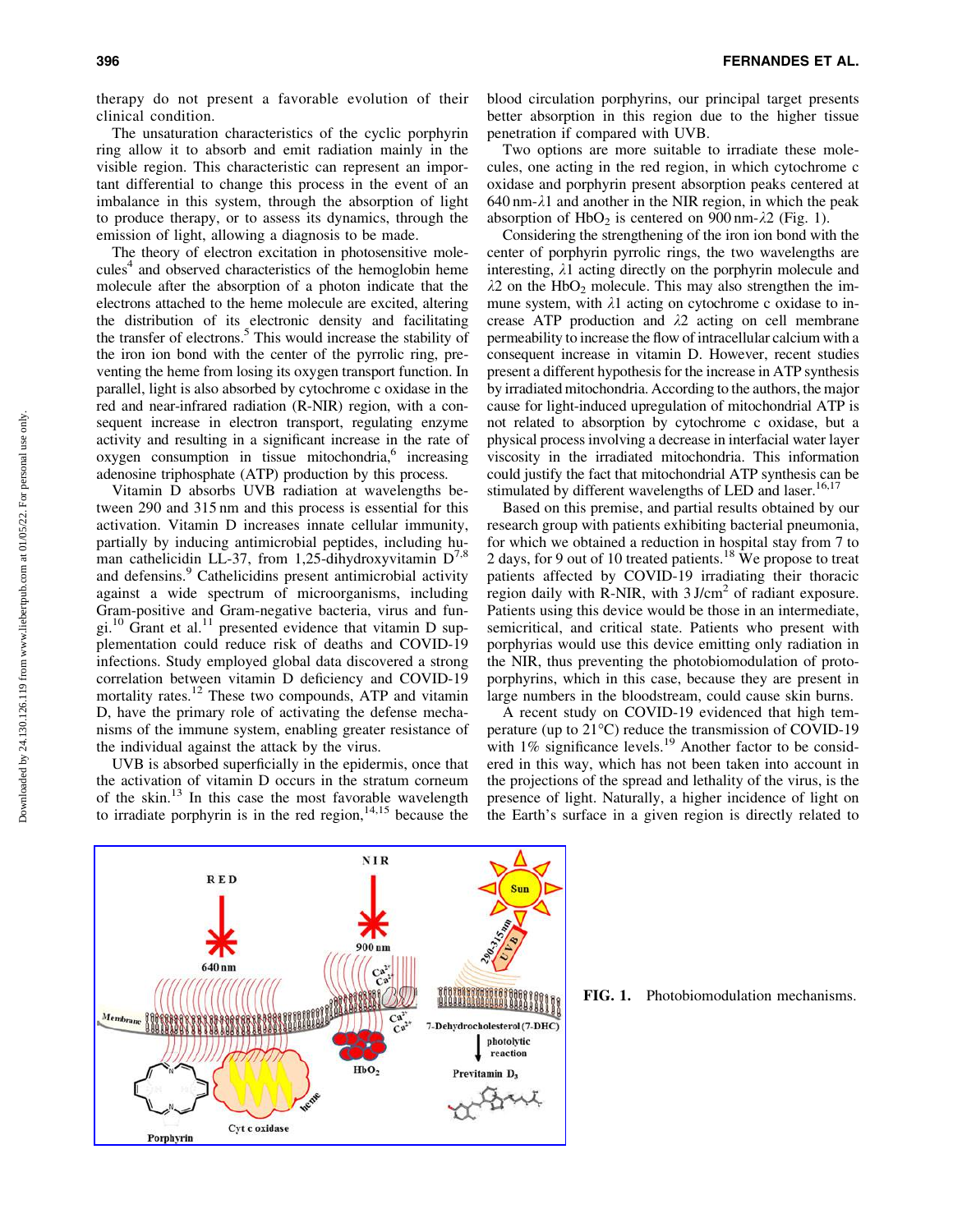an increase in the ambient temperature of that region. Nevertheless, but these two variables, although related, are independent and can assume important roles in the study of the dissemination and lethality of COVID-19. Based on the mechanisms described earlier, our hypothesis is that light plays a major role in reducing the lethality of COVID-19.

#### Author Disclosure Statement

No competing financial interests exist.

#### Funding Information

There was no funding provided for this article.

#### **References**

- 1. Terpos E, Ntanasis-Stathopoulos I, Elalamy I, et al. Hematological findings and complications of COVID-19. Am J Hematol 2020; DOI: 10.1002/ajh.25829.
- 2. Chen N, Zhou M, Dong X, et al. Epidemiological and clinical characteristics of 99 cases of 2019 novel coronavirus pneumonia in Wuhan, China: a descriptive study. Lancet 2020;395:507–513.
- 3. Liu W, Li H. COVID-19: attacks the 1-Beta chain of hemoglobin and captures the porphyrin to inhibit human heme metabolism. ChemRxiv 2020; DOI: 10.26434/ chemrxiv.11938173.v6.
- 4. Karu T. Photobiological fundamentals of low-power laser therapy. IEEE J Quantum Electron 1987;23:1703–1717.
- 5. Vladimirov YA, Osipov AN, Klebanov GI. Photobiological principles of therapeutic applications of laser radiation. Biochemistry (Moscow) 2004;69:81–90.
- 6. Wang X, Tian F, Soni SS, Gonzalez-Lima F, Liu H. Interplay between up-regulation of cytochrome-c-oxidase and hemoglobin oxygenation induced by near-infrared laser. Sci Rep 2016;6:30540.
- 7. Liu PT, Stenger S, Li H, et al. Toll-like receptor triggering of a vitamin D-mediated human antimicrobial response. Science 2006;311:1770–1773.
- 8. Adams JS, Ren S, Liu PT, et al. Vitamin D-directed rheostatic regulation of monocyte antibacterial responses. J Immunol Res 2009;182:4289–4295.
- 9. Laaksi I. Vitamin D and respiratory infection in adults. P Nutr Soc 2012;71:90–97.
- 10. Herr C, Shaykhiev R, Bals R. The role of cathelicidin and defensins in pulmonary inflammatory diseases. Expert Opin Biol Ther 2007;7:1449–1461.
- 11. Grant WB, Lahore H, McDonnell SL, et al. Evidence that vitamin D supplementation could reduce risk of influenza and COVID-19 infections and deaths. Nutrients 2020;12: 988.
- 12. Xu Y, Lin Y, Gao S, Shen J. Study on mechanism of release oxygen by photo-excited hemoglobin in low-level laser therapy. Lasers Med Sci 2018;33:135–139.
- 13. Maverakis E, Miyamura Y, Bowen MP, Correa G, Ono Y, Goodarzi H. Light, including ultraviolet. J Autoimmun 2010;34:J247–J257.
- 14. Daneshkhah A, Agrawal V, Eshein A, et al. The possible role of vitamin D in suppressing cytokine storm and associated mortality in COVID-19 patients. MedRxiv 2020; DOI: 10.1101/2020.04.08.20058578.
- 15. Hamblin MR. Mechanisms and mitochondrial redox signaling in photobiomodulation. Photochem Photobiol 2018; 94:199–212.
- 16. Sommer AP. Revisiting the photon/cell interaction mechanism in low-level light therapy. Photobiomodul Photomed Laser Surg 2019;37:336–341.
- 17. Sommer AP, Schemmer P, Pavláth AE, Försterling HD, Mester ÁR, Trelles MA. Quantum biology in low level light therapy: death of a dogma. Ann Transl Med 2020;8: 440.
- 18. UTN: U1111-1229-1296. Comparação do LED Infravermelho comparado às manobras de fisioterapia respiratória no tratamento da pneumonia comunitária. RBR-6n573b. Available at: http://www.ensaiosclinicos.gov.br/rg/RBR-6n573b/ (Last accessed May 20, 2020).
- 19. Wang J, Tang K, Feng K, Weifeng L. High temperature and high humidity reduce the transmission of COVID-19. SSRN 2020; DOI: 10.2139/ssrn.3551767.

Address correspondence to: *Adriana Barrinha Fernandes, PhD Anhembi Morumbi University—UAM Casa do Ator Street, 294 Sa˜o Paulo 04546-001 Sa˜o Paulo Brazil*

*E-mail:* fernandesabm@gmail.com

Received: May 4, 2020. Accepted after revision: May 25, 2020. Published online: June 7, 2020.